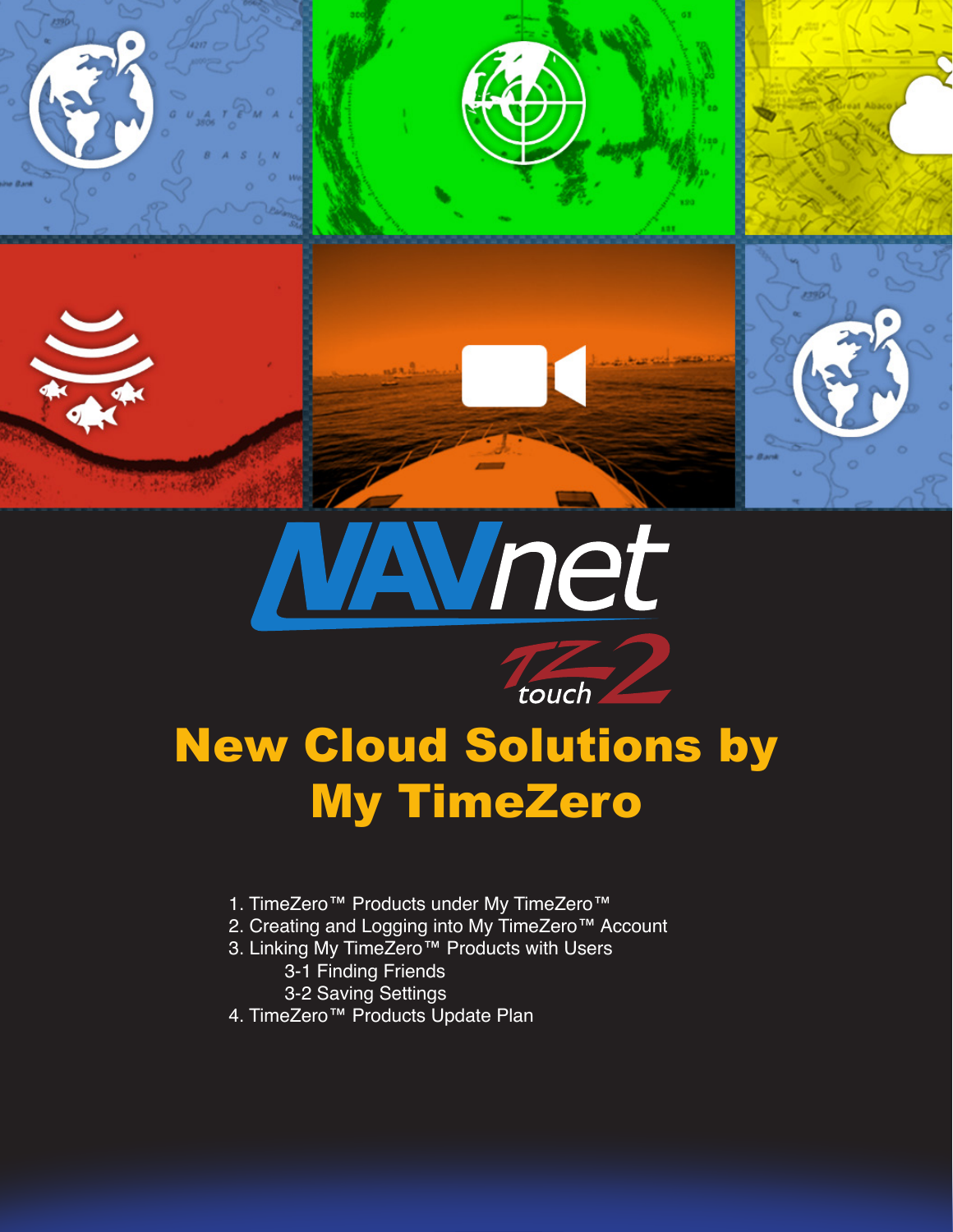### **1. TimeZero™ Products under My TimeZero™**

NavNet TZtouch2 models TZTL12F/15F have utilized internet connectivity for such features as weather downloads, chart unlocking, and software udpates. **Now, TZTL12F/15F v3.01 offers new solutions via clould, such as finding friends and saving settings.**

New clould solutions will be available for TimeZero™ products including **NavNet TZtouch (models TZT9/14/BB)**, **NavNet TZtouch2 (TZTL12F/15F)**, **MaxSea/Nobeltec TimeZero™ PC software**, and **MaxSea/Nobeltec TimeZero™ App for iPad**. These products are networked under **My TimeZero™**, where you have a variety of unique features by registering your ID and connecting them to the Internet. This document describes how you can utilize the cloud solution by My TimeZero™ with TimeZero™ products.



#### **Note:**

NavNet TZtouch2 is the first product to have cloud compatibility, while others products will follow. You can utilize the functions introduced below on the TZTL12F/15F v3.01 only.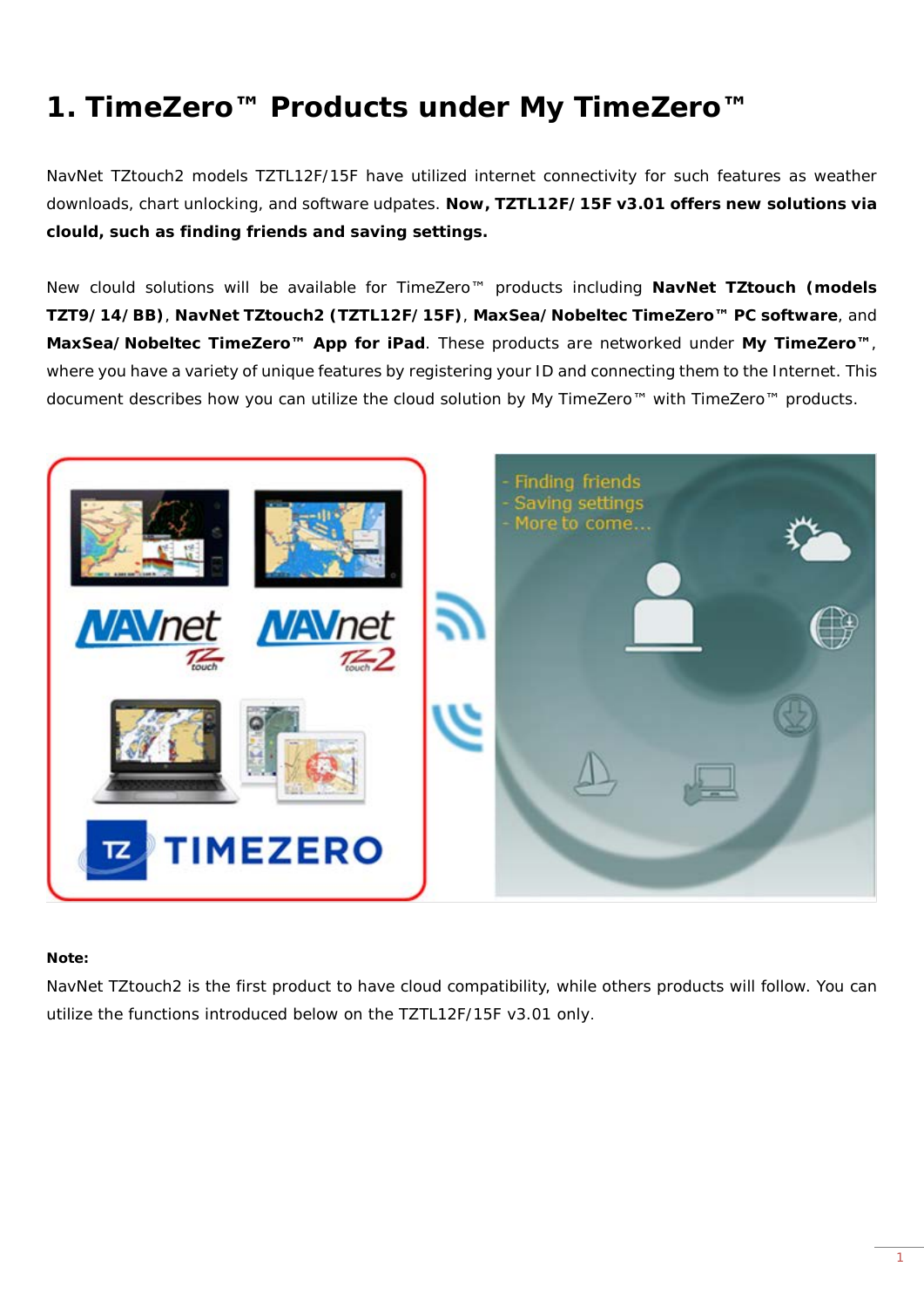# **2. Creating and Logging into My TimeZero™ Account**

In order to utilize the cloud features, you will need to create a "My TimeZero™" account and log in on the TimeZero™ product.

**WIRELESS MODE** 

**ENABLE WIRELESS** Wireless

Scan

CURRE  $**$ Sec

**Wireless Mode** 

**Forget All Networks** 

The account creation and login procedures are described with the following TZTL12F/15F screenshots.

(1) Connect the TZTL12F/15F to the Internet.



(2) In [Settings] – [General], you can see [**SOCIAL NETWORK**] option.

Tap [**Login**].

| T CONNECTED NETWORK  |              |
|----------------------|--------------|
| *******<br>rity: PSK |              |
| SOCIAL NETWORK       |              |
| <b>Logged As</b>     | (Not Logged) |
| Login                |              |
| Logout               |              |

**Connect to existing LAN** 

 $\overline{ }$ 

A Web browser will open. You can create your My TimeZero™ account or log in from this page.

| ‹                        | Authenticate                                                                                                                                            |                                       |
|--------------------------|---------------------------------------------------------------------------------------------------------------------------------------------------------|---------------------------------------|
| O                        | Log In My TimeZero<br>Please provide your My TimeZero identifiers<br>Email<br>Enter your email here.<br>Password<br>Enter your password here.<br>Log In | Or Log In with Facebook<br>f Facebook |
| the © My TimeZero - 2016 | Forgot password?<br>Don't have a My TimeZero account yet?<br>Create an account                                                                          |                                       |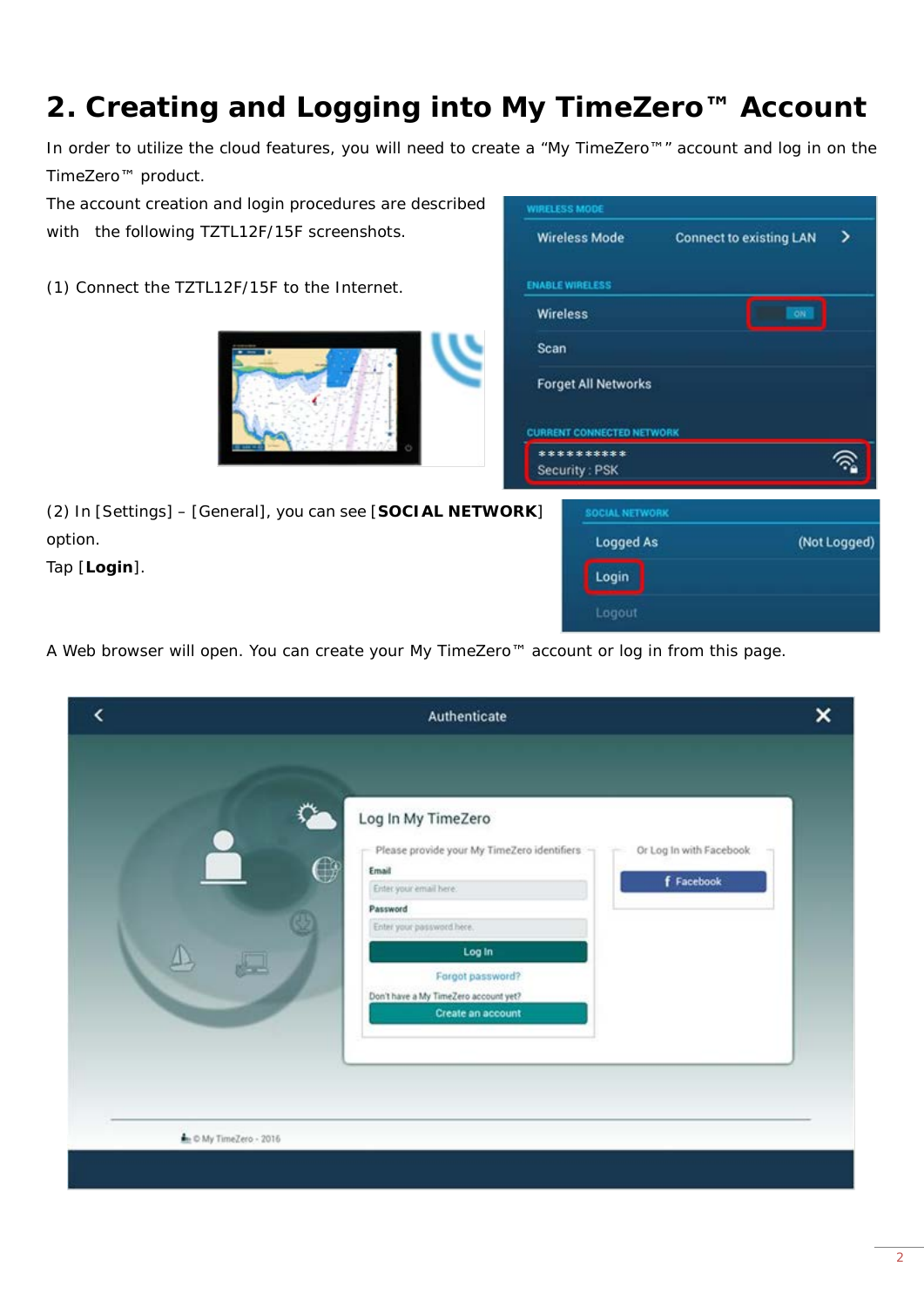| Tap [Create an account].                         |                             | Log In My TimeZero<br>Please provide your My TimeZero identifiers<br>Or Log In with Facebook<br>Email<br><b>f</b> Facebook<br>Exter your email here |
|--------------------------------------------------|-----------------------------|-----------------------------------------------------------------------------------------------------------------------------------------------------|
| Create My TimeZero Account                       |                             | Password<br>Either poor password here.                                                                                                              |
|                                                  | Who are you?                | Log in                                                                                                                                              |
| Email Address                                    | First Name                  | Forgot password?                                                                                                                                    |
| Enter your amail address here.                   | Enter your first name here. | Don't have a My TimeZero account yet?                                                                                                               |
| Password                                         | Last Name                   | Create an account                                                                                                                                   |
| Choose a passworld (must be at least 6 character | Enter your last name here.  |                                                                                                                                                     |
| <b>Confirm Password</b>                          | Country                     |                                                                                                                                                     |
| <b>Dree password again</b>                       |                             |                                                                                                                                                     |

Register the necessary information, such as your e-mail address and password and tap **[Log In]**.

|                                                  | If you already have a "My TimeZero™" account                                                                                |
|--------------------------------------------------|-----------------------------------------------------------------------------------------------------------------------------|
|                                                  | Log In My TimeZero                                                                                                          |
| You have two (2) options to log in.              | Please provide your My TimeZero identifiers<br>Or Log In with Facebook<br>Email<br><b>f</b> Facebook<br>one your email hime |
| Option 1                                         | Password<br>Option 2<br>Difer your password hand                                                                            |
| Enter your e-mail and password and tap [Log In]. | Log in                                                                                                                      |
| facebook                                         | Foron<br>Option 1<br>have a My TimeZen<br>Create an account                                                                 |
|                                                  |                                                                                                                             |

| MyTimeZero                                    | Log into your Facebook account to connect to |
|-----------------------------------------------|----------------------------------------------|
| Email or Phone                                |                                              |
| Facebook Password                             |                                              |
| Log In                                        |                                              |
| Forest Passworth Help Center - Create Annount |                                              |

ve a My TimeZero acco

#### **Option 2**

If you have a Facebook account, this option can be utilized. You can log in with your Facebook account on this page and join My TimeZero™ and immediately have access to to the cloud features.

After logging into your My TimeZero™ account, the screen will show a message bar and the [SOCIAL NETWORK] menu will show your user name.

| You are logged as *** (User Name) |  |
|-----------------------------------|--|
|                                   |  |

**SOCIAL NETWORK** Logged As (User Name) Logout

Now, you are ready to utilize the cloud features.

#### **Note:**

Login information will be shared between the MFDs in the network.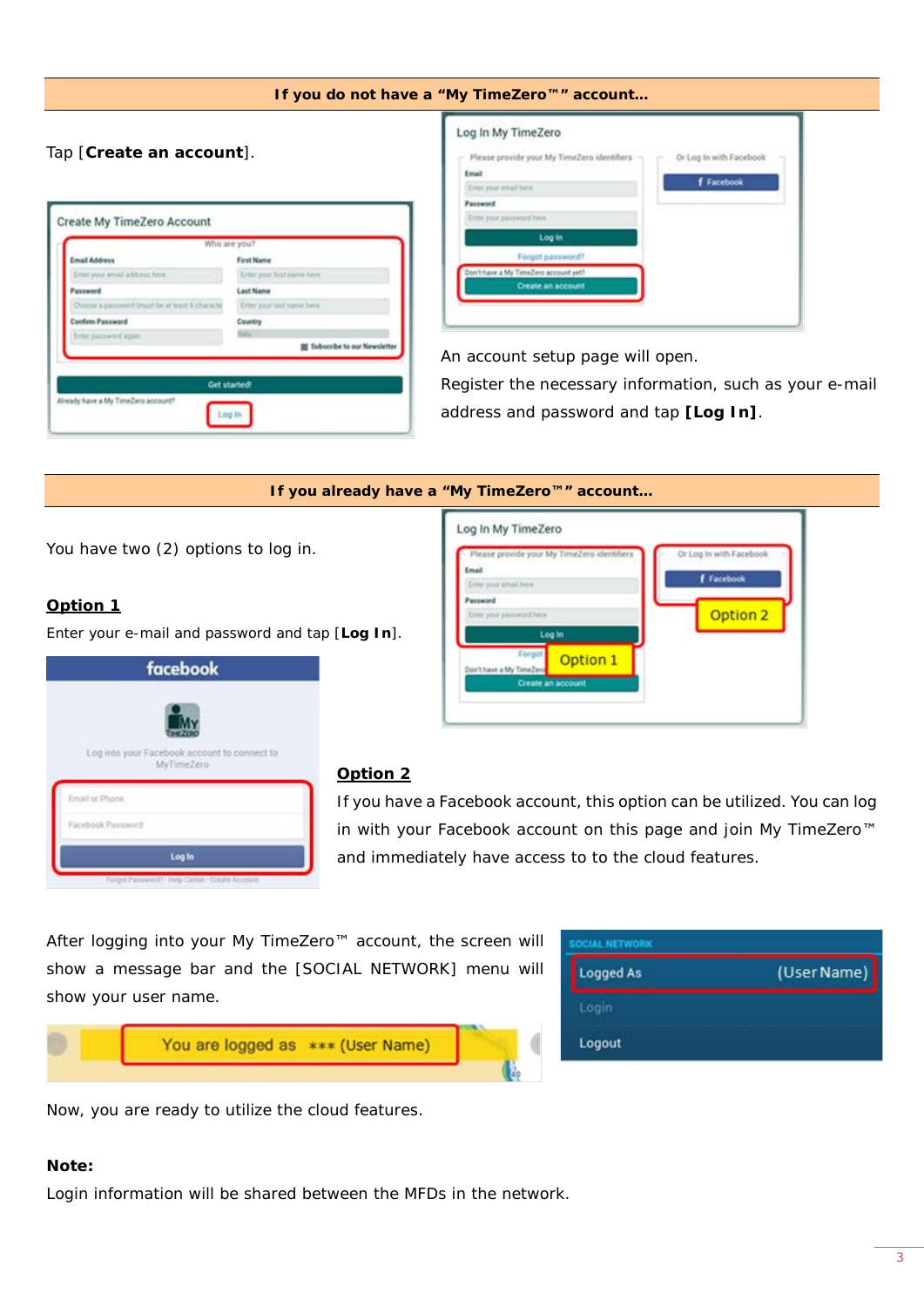## **3. Linking My TimeZero™ Products with Users**

After the TimeZero™ product is logged into My TimeZero™, you can use the features below.

### **3-1 Finding Friends**

While a TimeZero™ product is connected to the cloud, you can show the positions of your friends that have a TimeZero™ product connected to the cloud as well.



TimeZero<sup>m</sup> products with My TimeZero<sup>m</sup> logged in

#### **Step 1 – Add friend (send an invitation)**

First of all, you need to have your friends linked with your product and account.



The setup page called "**Share**" will open, where you can send and receive invitations, accept received invitations to register your friends.

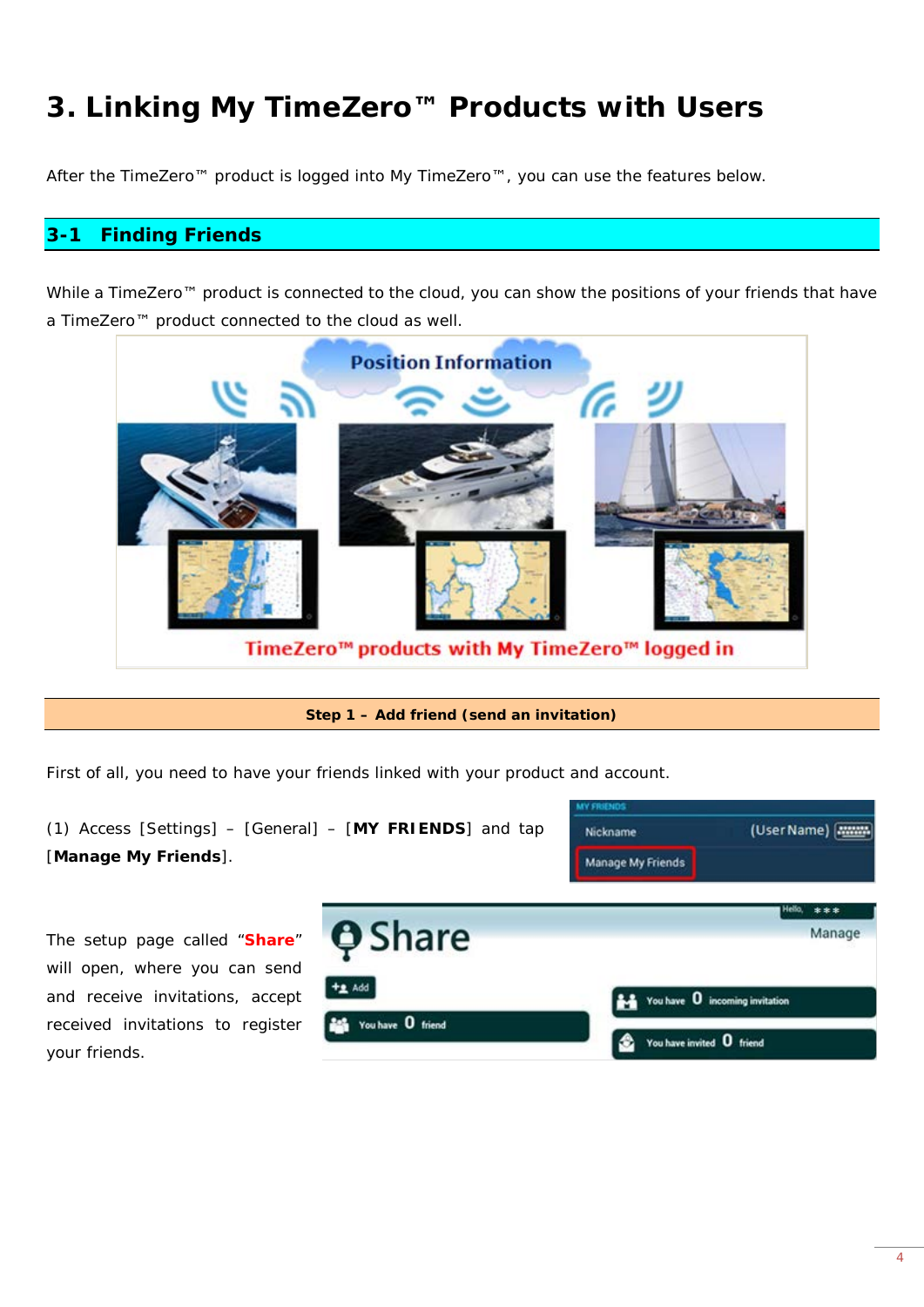

*E-mail (Sample)*

See you there!

list.

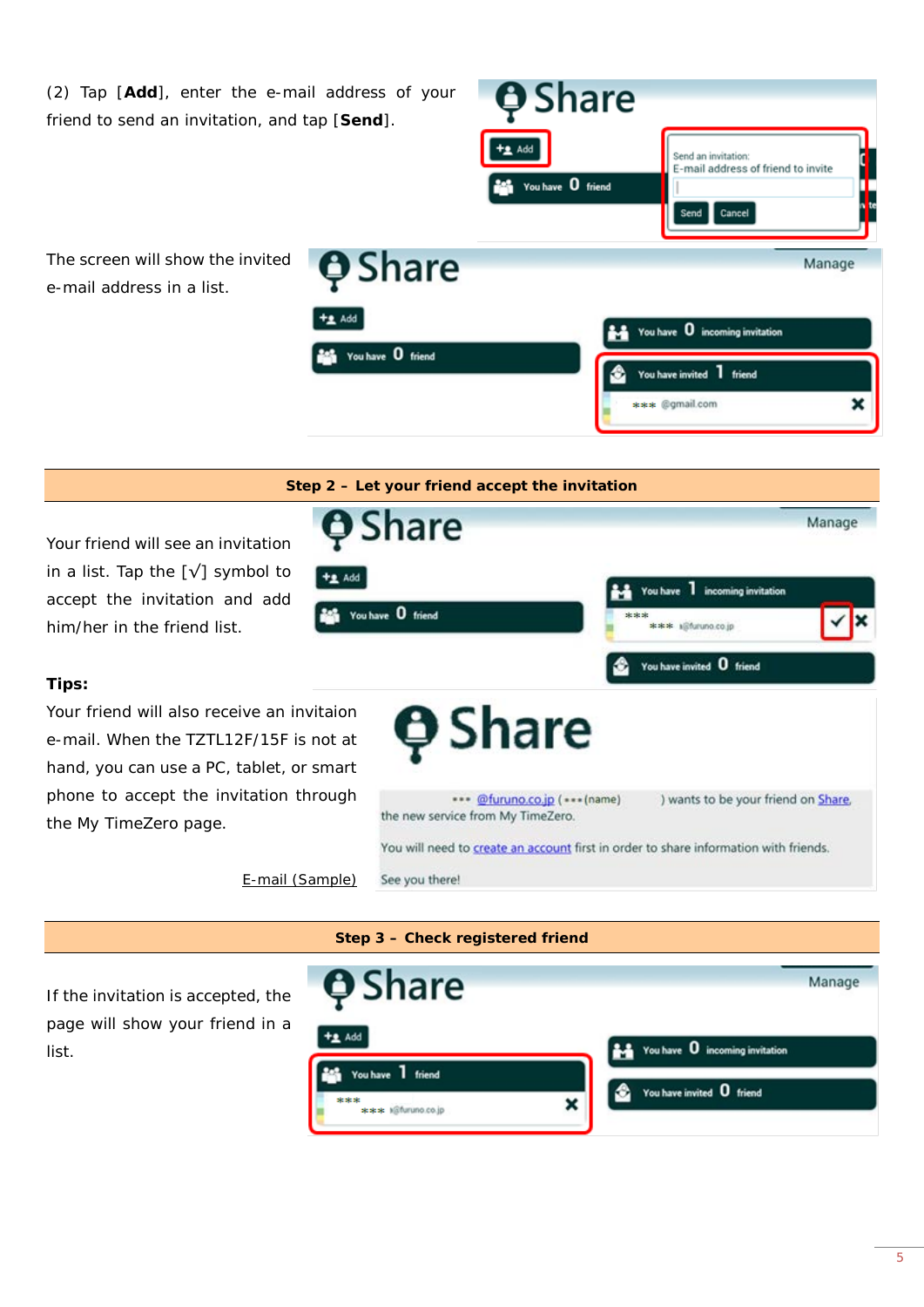#### **Tips:**

You will also receive a notification by e-mail, so that you can confirm, without checking on the TZTL12F/15F page, that your request has been accepted.

*E-mail (Sample)*

**A** Share



#### Congratulations!



Manage

Here is a sample shot with more friends registered.

| Add                                         |   | You have 1 incoming invitation   |  |
|---------------------------------------------|---|----------------------------------|--|
| You have 3 friend                           |   | DDD (User Name)<br>@furuno.co.jp |  |
| AAA (User Name)<br>*** @furuno.co.jp        | × |                                  |  |
| <b>BBB (User Name)</b><br>*** @furuno.co.jp | × | You have invited 1 friend        |  |
| CCC (User Name)<br>*** @furuno.co.jp        | × | @gmail.com                       |  |

#### **Checking a Friend's Location**

When the TZTL12F/15F v3.01 is logged in, it will show the location of your friends with a TimeZero<sup>™</sup> product logged in. The Plotter page will show a friend icon with the name.



Tapping the icon, detailed information such as L/L is available.

There are some cases where your friend has not connected the TZTL12F/15F to the Internet, or has not been connected for a while. In these cases the position is not updated for that amount of time.

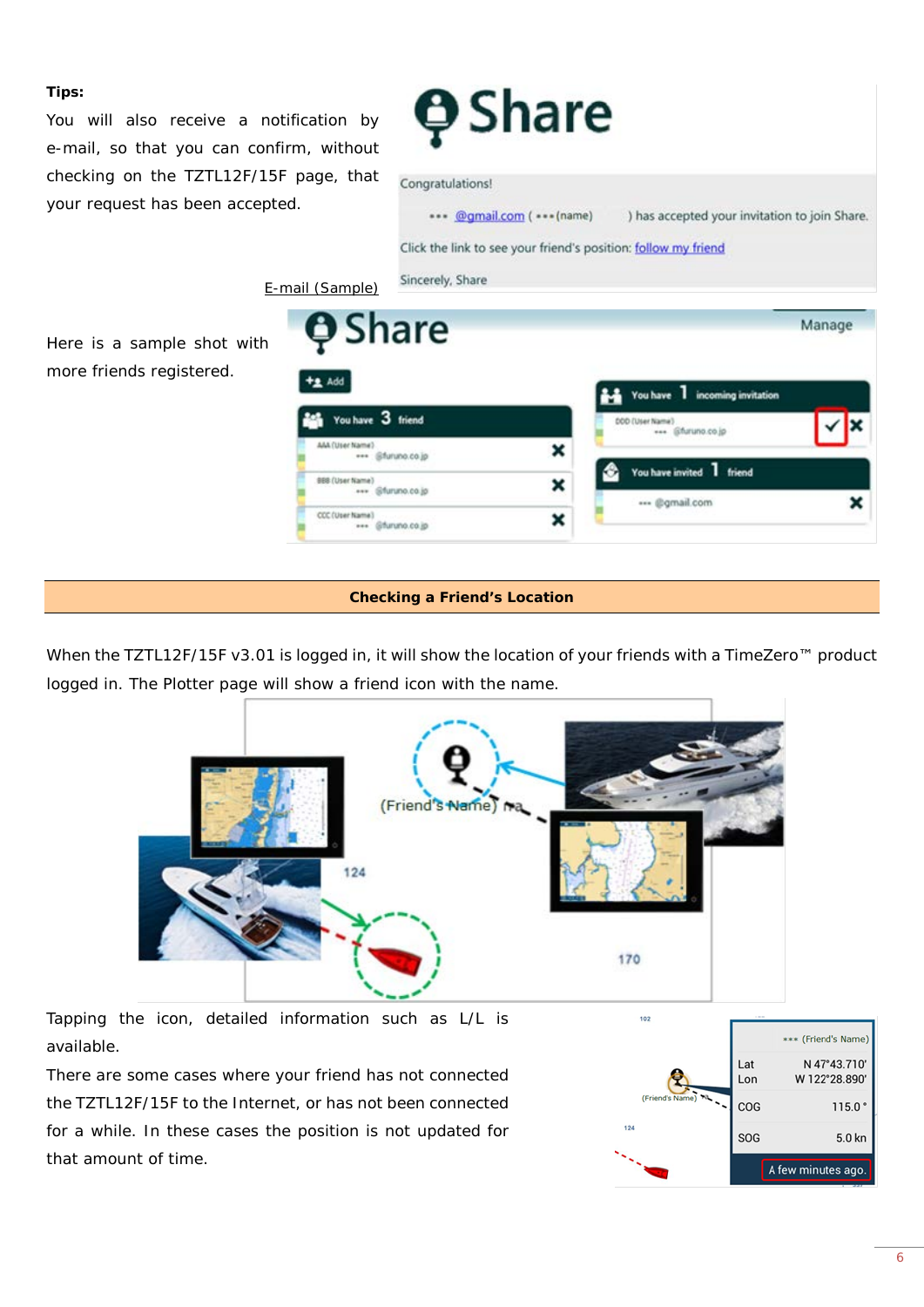| 102             |            | *** (Friend's Name)           |
|-----------------|------------|-------------------------------|
|                 | Lat<br>Lon | N 47°43.710'<br>W 122°28.890' |
| (Friend's Name) | COG        | 115.0°                        |
| 124             | SOG        | 5.0 kn                        |
|                 |            | One hour ago.                 |

You may refer to the updated timing shown at the bottom of the window. In the example at left, the friend icon has been uploaded an hour ago.

#### **Note:**

The indication of Friend icons can be turned on or off in the Layer menu.



### **3-2 Saving Settings**

In addition to the function to save and restore your settings to an external USB memory or SD card, the TimeZero™ products can save and restore settings via the cloud.

Here is the backup and restore flow with TZTL12F/15F v3.01.